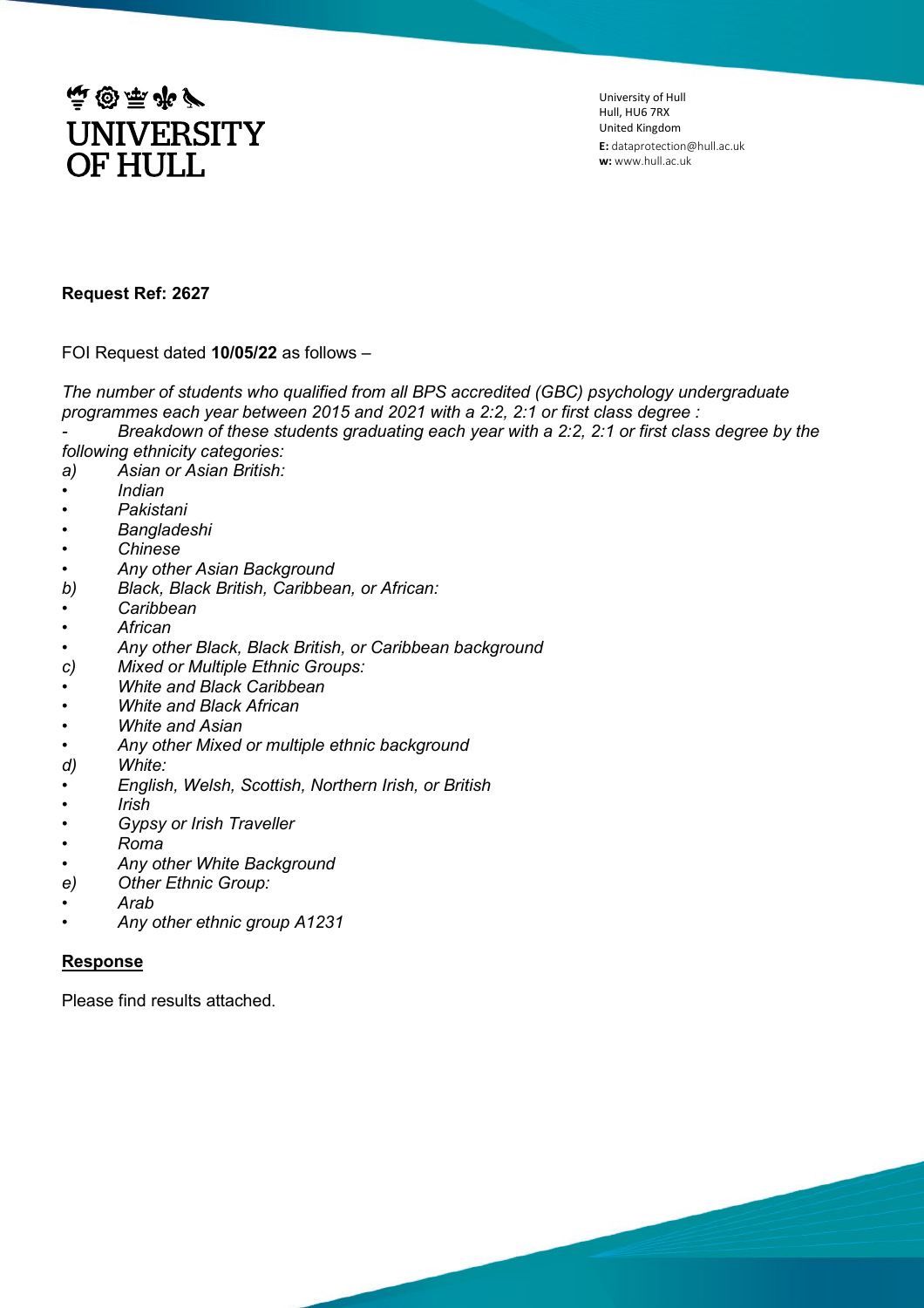## **FOI 2627**

Source: HESA Student Record 14/15 to 20/21

Data has been rounded to the nearest 5 in accordance with HESA rounding policy

For further information please visit https://www.hesa.ac.uk/about/regulation/data-protection/rounding-and-suppression/

## **The number of students who qualified from all BPS accredited (GBC) psychology undergraduate pro**

|                    | <b>Academic Year</b> |       |       |       |       |       |       |
|--------------------|----------------------|-------|-------|-------|-------|-------|-------|
|                    | 14/15                | 15/16 | 16/17 | 17/18 | 18/19 | 19/20 | 20/21 |
| 1st                | 15                   | 25    | 25    | 35    | 50    | 40    | 55    |
| 2:1                | 70                   | 75    | 75    | 75    | 85    | 70    | 70    |
| 2:2                | 35                   | 40    | 35    | 40    | 45    | 25    | 35    |
| <b>Grand Total</b> | 120                  | 140   | 140   | 150   | 175   | 130   | 160   |